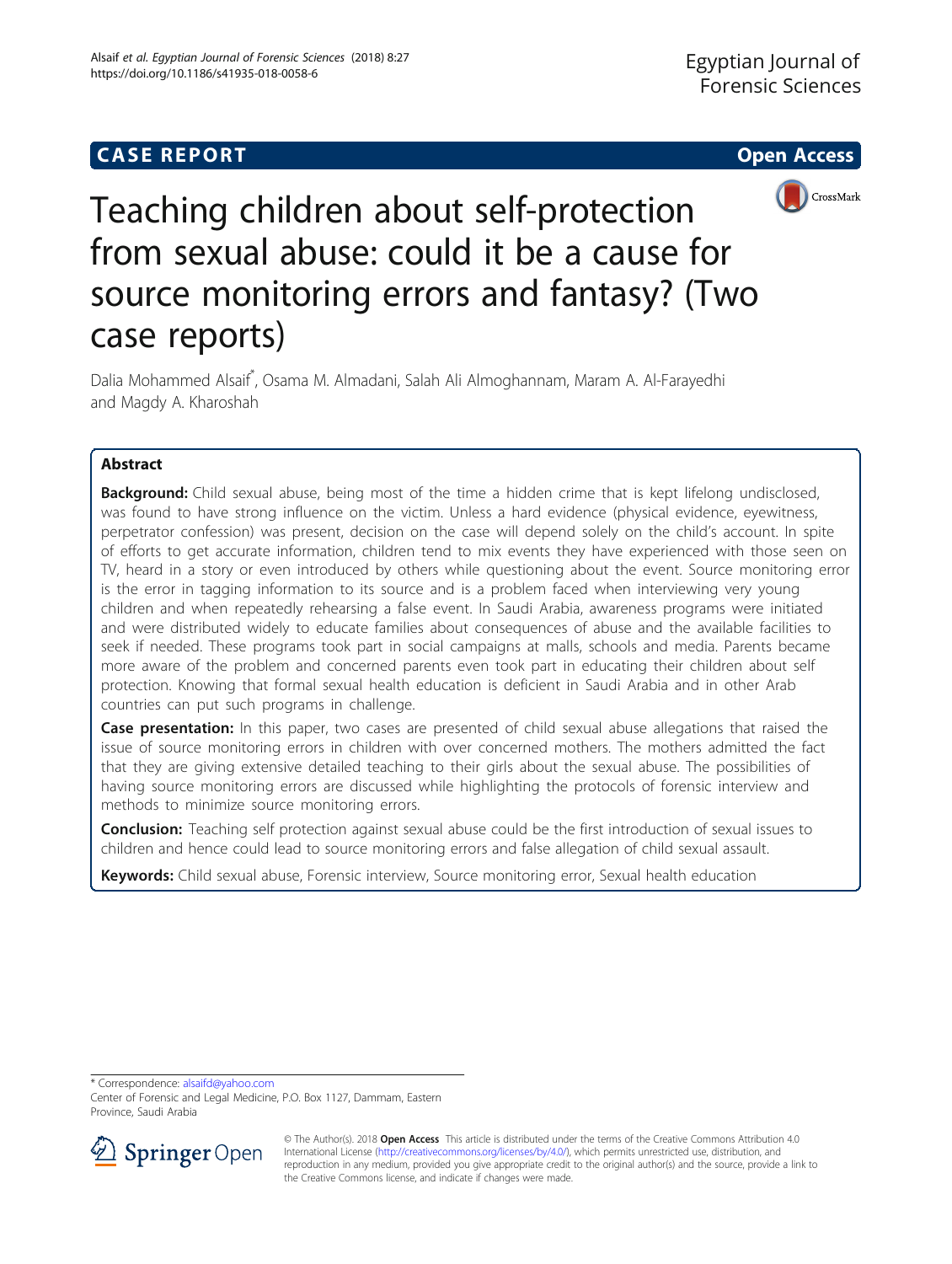# Background

Child abuse has gained worldwide attention in the past few decades. Scientific studies have been conducted to unveil the true magnitude of the problem, including the rates, motivations of the perpetrator, consequences on the child, and how to manage this global issue (Stoltenborgh et al., [2011](#page-4-0); Pereda et al., [2009;](#page-3-0) Kenny & McEachern, [2000](#page-3-0); Finkelhor, [1994](#page-3-0)). One of the largest studies that settled a strong link between bad childhood experiences and future physical and psychological derangements of the abused child is the adverse childhood experiences (ACE) study (Varese et al., [2012\)](#page-4-0). This study was conducted in several countries and in Saudi Arabia it revealed that ACE increased the risk to hypertension, diabetes mellitus, psychological disease, and dysfunctional lives (Almuneef et al., [2014](#page-3-0)).

Sexual abuse was found to have more influence on the victim, one reason being that this is mostly a hidden crime that is kept undisclosed throughout the victim's life (Bottoms et al., [2002\)](#page-3-0). Having this secrecy makes it even more difficult for the legal system to investigate and unless hard evidence (physical evidence, eyewitness or perpetrator confession) was present, any decision on the case will depend solely on the child's account. The process of forensically interviewing the child to get information related to the assault was investigated and evaluated over time and several experiments were conducted to examine the child's memory to find the best way of eliciting reliable and accurate information. It was found that age of the child, language, reasoning, knowledge, and emotional maturity all affect responses to adults' questions (Saywitz & Camparo, [1998](#page-4-0)). While no single forensic interview is considered perfect, efforts were made to set rules of forensic interviews in a single protocol with the aim of increasing reliability of information. Many protocols were constructed and studied; however, the National Institute of Child Health and human Development (NICHD) protocol increased the reliability in decisions made by investigators and hence led to more assurance of delivery of justice (Hershkowitz et al., [1996](#page-3-0)).

NICHD protocol is a stepwise forensic interviewing protocol that enhances free-recall memory while minimizing eliciting information from recognition memory. It uses cued invitations, time segmentation, anchoring, and facilitations to increase free disclosure of accurate details of the event (Orbach et al., [2000](#page-3-0); Lamb et al., [2007](#page-3-0); Dion & Cyr, [2008\)](#page-3-0). In spite of efforts to get accurate information, children tend to mix events they have experienced with those seen on TV, heard in a story, or even introduced by others while questioning about the event. Source monitoring error is the error in tagging information to its source and is a problem faced when interviewing very young children and when the child repeatedly rehearse a false event (Roberts & Powel, [2001](#page-3-0)). Participation of the child in the event increases accuracy of free recalled information and decreases suggestibility (Tobey & Goodman, [2010\)](#page-4-0).

In Saudi Arabia, laws have been enacted to require all professionals to report any case of suspected child abuse or neglect and programs were initiated to educate professionals about this issue (Al Eissa & Almuneef, [n.d.;](#page-3-0) Pietrantonio et al., [2013](#page-3-0)). Parallel to this, awareness programs were initiated and were distributed widely to educate families about the consequences of child sexual abuse and the available facilities to seek if needed. These programs took part in social campaigns at malls, schools, and in the media. Educating children about self protection was mandated in schools and those programs increased at an accelerated rate with many professionals taking part in these programs. Parents became more aware of the problem and concerned parents even took part in educating their children about self protection. Schools in Saudi Arabia are deficient in education programs about sexual health and teaching self protection from sexual assault might be the first introduction to the children about this issue (AlQuaiz et al., [2012](#page-3-0); AlQuaiz et al., [2013](#page-3-0)). This way of educating children about self protection from sexual abuse could lead to adverse effects if not given in the proper way from well-experienced persons.

In this paper, the authors present two cases of sexual abuse allegations that raised the issue of source monitoring errors in children with over-concerned mothers who gave extensively detailed teaching to their girls about the problem of sexual abuse.

## Case presentation

#### Case 1

A five-year-old girl presented with her mother to the child protective committee in the children's hospital and was examined by a forensic medical examiner after bringing a police report of a suspected sexual assault. The girl was interviewed by the forensic examiner following the NICHD forensic interview protocol and she stated that a boy hurt her private parts and she bled from this area two days prior to her presentation, but she didn't give details of the assault. The mother gave a history of the girl accompanying her aunt to a party where the girl was playing with a boy and a girl of the same age.

The police investigated and found that there was an accidental fall of her friend while she was playing with the boy with injury to her ear and bleeding at the same place.

The mother spontaneously said that she always warned her daughter about being touched by others and explained to her in details how bad people could hurt her at her at private parts of body. The mother was previously concerned about the occurrence of such an incident to her daughter. Forensic medical evaluation reported normal body and genital examination with no recent or past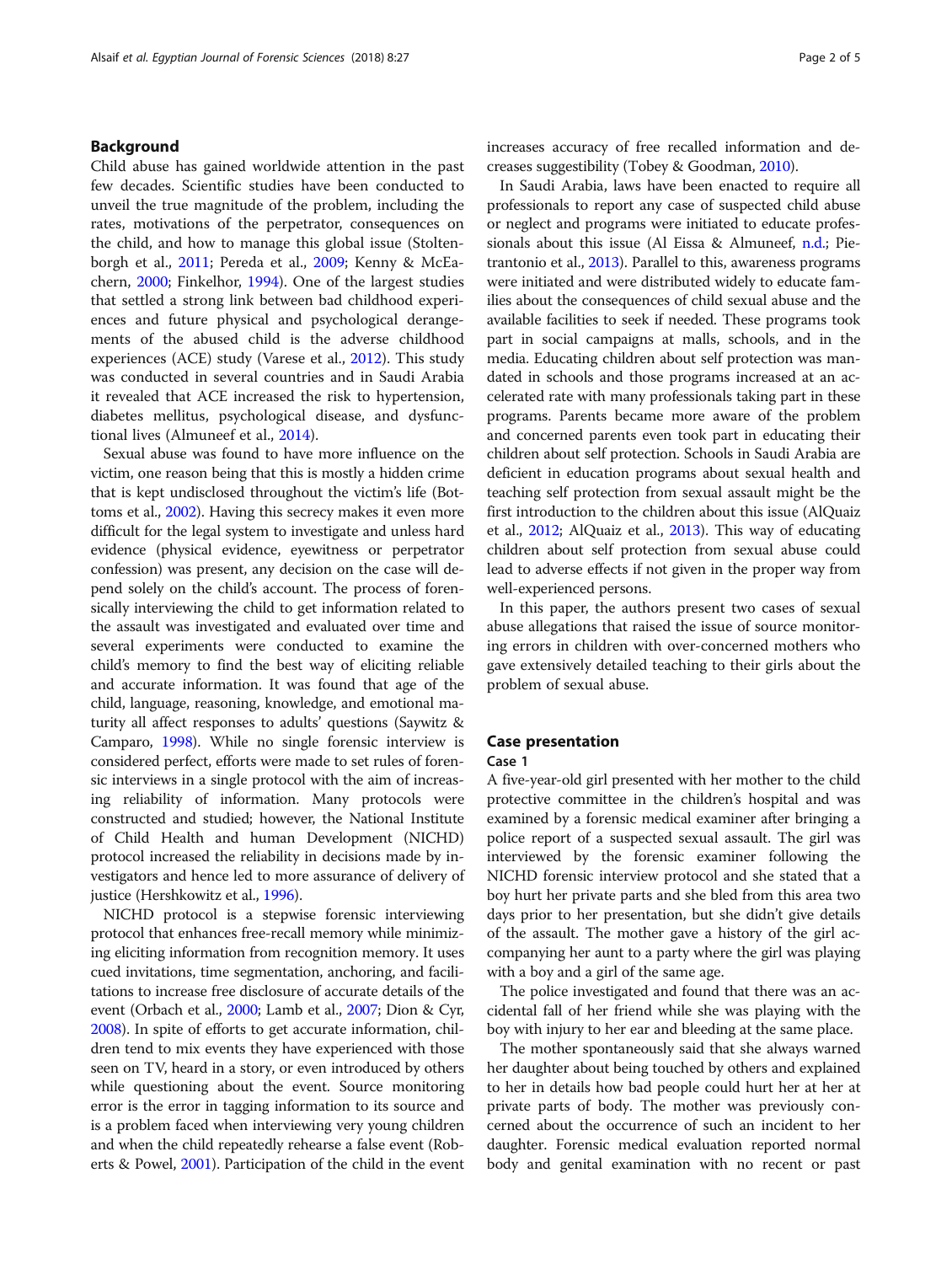injuries. Samples for Forensic evidence were not collected and the case was closed by the police.

#### Case 2

A nine-year-old girl presented with her mother to the forensic medicine clinic with a police report of being abused sexually by the school bus driver one week before her presentation. The girl was interviewed with a structured forensic interview and stated that the bus driver went with her to a faraway place and abused her sexually in the bus. She stated that she felt annoyed but refused to give details of the incident although she was openly taking about herself.

The mother spontaneously said that she always talk with her daughters and tell them about sexual abuse and not to be touched by anybody in private body parts. Forensic medical examination was normal with no recent or past injuries in the body or genitals. Forensic evidence samples were not collected because of the long time passed after the alleged incident. The case was investigated by the police but was not substantiated.

## **Discussion**

Eliciting information from a child who discloses being sexually assaulted is influenced by several factors. The age of the child is one important element; the older the child, the more likely he or she is to disclose and give more details (Sternberg & Lamb, [1997](#page-4-0)). Although it might seem difficult to get reliable information from younger age groups, children as young as 4 years old were found to give good central details of the incident (Cederborg, [2004](#page-3-0)). The presented cases were of 5 and 9 years of age and both of them gave detailed information of circumstances of the incidence using the openended invitations by the interviewer. However, none gave details of the sexual assault. Lack of details could be explained by the shame of talking about this issue, but it can also result from not experiencing the event as participation increases free recall accuracy especially when open ended prompts are used in the interview.

Children in younger age groups tended to mix events that they had experienced with those witnessed on TV or heard from a story. Other sources of information that could intermingle in their minds are those from interviews by others, especially repetitive ones using suggestive questions (Goodman et al., [2002](#page-3-0)). These are considered source monitoring errors where the child has confusion in tagging an event to its source. In both cases, there was an over-concerned mother who talked with the interviewer about how she was preoccupied with the fear of having her daughter being sexually assaulted. The mothers explained how they taught their girls of how people could hurt them sexually with detailed descriptions of the act, and both of them stressed

how they repeatedly warned their girls of this issue. Moreover, both mothers tried to get information from their kids before presenting for evaluation. No one knows if these mothers where themselves victims of sexual assault, as it was not asked directly, but this could be the basis for their over concern.

A study was done in Saudi Arabia and revealed poor sexual health knowledge in the majority of adolescent participants. Formal education does not include sexual education. Children get their sexual information from discussing the matter with friends, mothers, and even the house maids. Media plays a pivotal role in delivering sexual information, although this information many times is inaccurate and culturally competent (AlQuaiz et al., [2012](#page-3-0); AlQuaiz et al., [2013](#page-3-0)). A mother warning her girl of being a victim of sexual assault could be the first exposure of the child to this issue. This could be delivered in the wrong way which can lead to negative results like fear and anxiety of the child. Adding to that, the child could fantasize this information and apply it to her/himself. From the experience of the authors, many worried mothers and other lay persons had already tried to extract information from the child for the possibility of being sexually assaulted before presenting to professionals (Goodman et al., [2002\)](#page-3-0). Mothers introduce specific acts to the child in the process of eliciting information in the way of option-posing questions. They are tapping the recognition memory that is discouraged in systematic forensic interviews as it is known to elicit less accurate data where children are misled by the suggestive questions by adults (Saywitz & Camparo, [1998](#page-4-0); Cederborg, [2004;](#page-3-0) Orbach & Lamb, [2001](#page-3-0)).

Having normal genital examination is expected and doesn't exclude sexual assault. Several studies indicated that most kids who disclosed sexual assault had normal genital examination. Reasons for that include fondling with no real penetration, healed injuries, or in older age groups, tissue elasticity that does not leave any injury (Anderst et al., [2009;](#page-3-0) Adams et al., [1994;](#page-3-0) Bays, [1993](#page-3-0)).

The first case was well investigated; the real incident was clear and the case was closed, while the other case was unsubstantiated. It could be a true case of sexual assault with no hard evidence (perpetrator confession, biological evidence or a witnessed incident), without which the legal authorities finds difficulty deciding on the case. However, lack of details of the sexual act, lack of physical findings, and the presence of a mother who spontaneously showed her worries and introduced in details the sexual assault to the girl and asked her repeatedly about the incident could explain a false allegation with source monitoring error.

Source monitoring errors can be reduced by asking the child directly about the source; this should be used cautiously as the child might feel unbelievable. Also this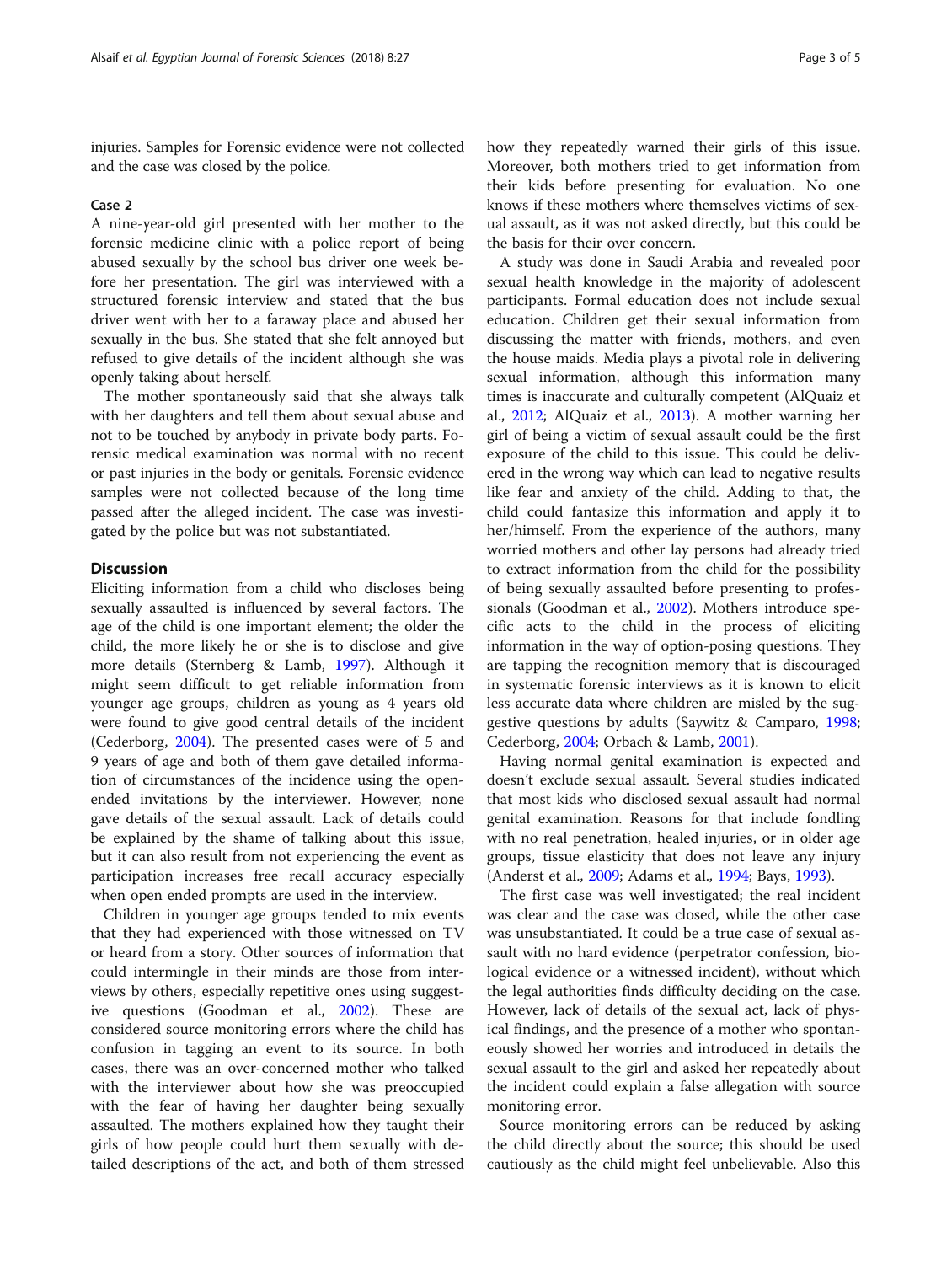<span id="page-3-0"></span>direct questioning is not applicable in very young children. Another way to reduce source monitoring errors is to perform the interview as close as possible to the alleged assault and to ask about the feelings of the child during the assault. A child who sees an incident in the TV or in a story wouldn't have the same feelings as one who experience a real incident (Roberts & Powel, 2001; Poole & Dickinson, 2011).

## Conclusion

These two cases could be the ringing bell to draw our attention to the possibility of having source monitoring errors as a result of introduction of sexual education in the wrong way. Actions should be taken to raise awareness about the problem of receiving education about protection from sexual assault from persons with no background on the proper delivery of such information. Recently enacted regulations require all schools to introduce programs teaching the kids how to protect themselves from sexual abuse, and the efforts made by schools to fulfill this requirement are done without paying attention to the qualifications and experiences of the people conducting such programs. Community-based awareness programs also should be initiated to educate parents about the proper way of teaching their kids and getting information, and how to do this if the mother is a victim of child sexual abuse. As recommended by previous studies, culturally oriented and topic-specific sexual education should be initiated at schools, and as the age of puberty for girls is decreasing worldwide, this education needs to start from younger age groups (AlQuaiz et al., 2012; AlQuaiz et al., 2013).

Until we have a national study that could reveal the presence and the magnitude of this problem (source monitoring errors as a result of false delivery of sexual assault protection programs), these two cases will remain an example for each professional conducting forensic interviews to be broad minded and allow other explanations for any story that is heard from a child.

#### Abbreviations

ACE: Adverse childhood experiences; NICHD: National institute of child health and human development; TV: Television

#### Funding

Not applicable.

#### Availability of data and materials Not applicable.

#### Authors' contributions

All authors contributed to the literature review, Data collection and writing the manuscript.

#### Ethics approval and consent to participate Not applicable.

#### Consent for publication

Consent was taken from parents to publish patient details.

#### Competing interests

Magdy Kharoshah is the Editor-in-Chief for the Egyptian Journal of Forensic Sciences, but played no part in the peer review process of this article. All other authors declare that they have no competing interests.

#### Publisher's Note

Springer Nature remains neutral with regard to jurisdictional claims in published maps and institutional affiliations.

### Received: 9 May 2017 Accepted: 6 March 2018 Published online: 12 March 2018

#### References

- Adams JA, Harper K, Knudson S, Revilla J (1994) Examination findings in legally confirmed child sexual abuse: it's normal to be normal. Pediatrics 94(3):310–317
- Al Eissa M, Almuneef M (2010) Child Abuse and Neglect in Saudi Arabia: Journey of Recognition to Implementation of National Prevention Strategies. Child Abuse Negl 34(1):28–33
- Almuneef M, Qayad M, Aleissa M, Albuhairan F (2014) Adverse childhood experiences, chronic diseases, and risky health behaviors in Saudi Arabian adults: A pilot study. Child Abuse Negl 38(11):1787–1793
- AlQuaiz AJM, Al Muneef M, Minhas HR (2012) Knowledge, attitudes, and resources of sex education among female adolescents in public and private schools in Central Saudi Arabia. Saudi Med J 33(9):1001–1009
- AlQuaiz AJM, Kazi A, Al Muneef M (2013) Determinants of sexual health knowledge in adolescent girls in schools of Riyadh-Saudi Arabia: a cross sectional study. BMC Womens Health 13:19
- Anderst J, Kellogg N, Jung I (2009) Reports of repetitive penile-genital penetration often have no definitive evidence of penetration. Pediatrics 124(3):e403–e409
- Bays J (1993) Medical diagnosis of the sexually abused child. Child Abuse Negl 17(1):91–110
- Bottoms BL, Goodman GS, Schwartz-Kenney BM, Thomas SN (2002) Understanding children's use of secrecy in the context of eyewitness reports. Law Hum Behav 26(3):285–313
- Cederborg A-C (2004) Factors influencing child witnesses. Scand J Psychol 45(3):197–205
- Dion J, Cyr M (2008) The use of the NICHD protocol to enhance the quantity of details obtained from children with low verbal abilities in investigative interviews: a pilot study. J Child Sex Abus 17(2):144–162
- Finkelhor D (1994) The international epidemiology of child sexual abuse. Child Abuse Negl 18(5):409–417
- Goodman GS, Batterman-Faunce JM, Schaaf JM, Kenney R (2002) Nearly 4 years after an event: children's eyewitness memory and adults' perceptions of children's accuracy. Child Abuse Negl 26(8):849–884
- Hershkowitz I, Sternberg KJ, Boat B, Everson MD (1996) Investigative interviews of alleged sexual abuse victims with and without anatomical dolls. Child Abuse Negl 20(12:1251–1259
- Kenny MC, McEachern AG (2000) Racial, ethnic, and cultural factors of childhood sexual abuse: A selected review of the literature. Clin Psychol Rev 20(7):905–922
- Lamb ME, Orbach Y, Hershkowitz I, Esplin PW, Horowitz D (2007) A structured forensic interview protocol improves the quality and informativeness of investigative interviews with children: A review of research using the NICHD Investigative Interview Protocol. Child Abuse Negl 31(11–12):1201–123.1
- Orbach Y, Lamb ME (2001) The relationship between within-interview contradictions and eliciting interviewer utterances. Child Abuse Negl 25:323–333
- Orbach Y, Hershkowitz I, Lamb ME, Sternberg KJ, Esplin PW, Horowitz D (2000) Assessing the value of structured protocols for forensic interviews of alleged child abuse victims. Child Abuse Negl 24(6):733–752
- Pereda N, Guilera G, Forns M, Gómez-Benito J (2009) The international epidemiology of child sexual abuse: a continuation of Finkelhor (1994). Child Abuse Negl 33(6):331–342
- Pietrantonio AM, Wright E, Gibson KN, Alldred T, Jacobson D, Niec A (2013) Mandatory reporting of child abuse and neglect: crafting a positive process for health professionals and caregivers. Child Abuse Negl 37(2–3):102–109
- Poole DA, Dickinson JJ (2011) Evidence supporting restrictions on uses of body diagrams in forensic interviews. Child Abuse Negl 35:659–669
- Roberts KP, Powel MB (2001) Describing individual incidents of sexual abuse: a review of the research on the effect of multiple sources of information on children's reports. Child Abuse Negl 25(12):1643–1659